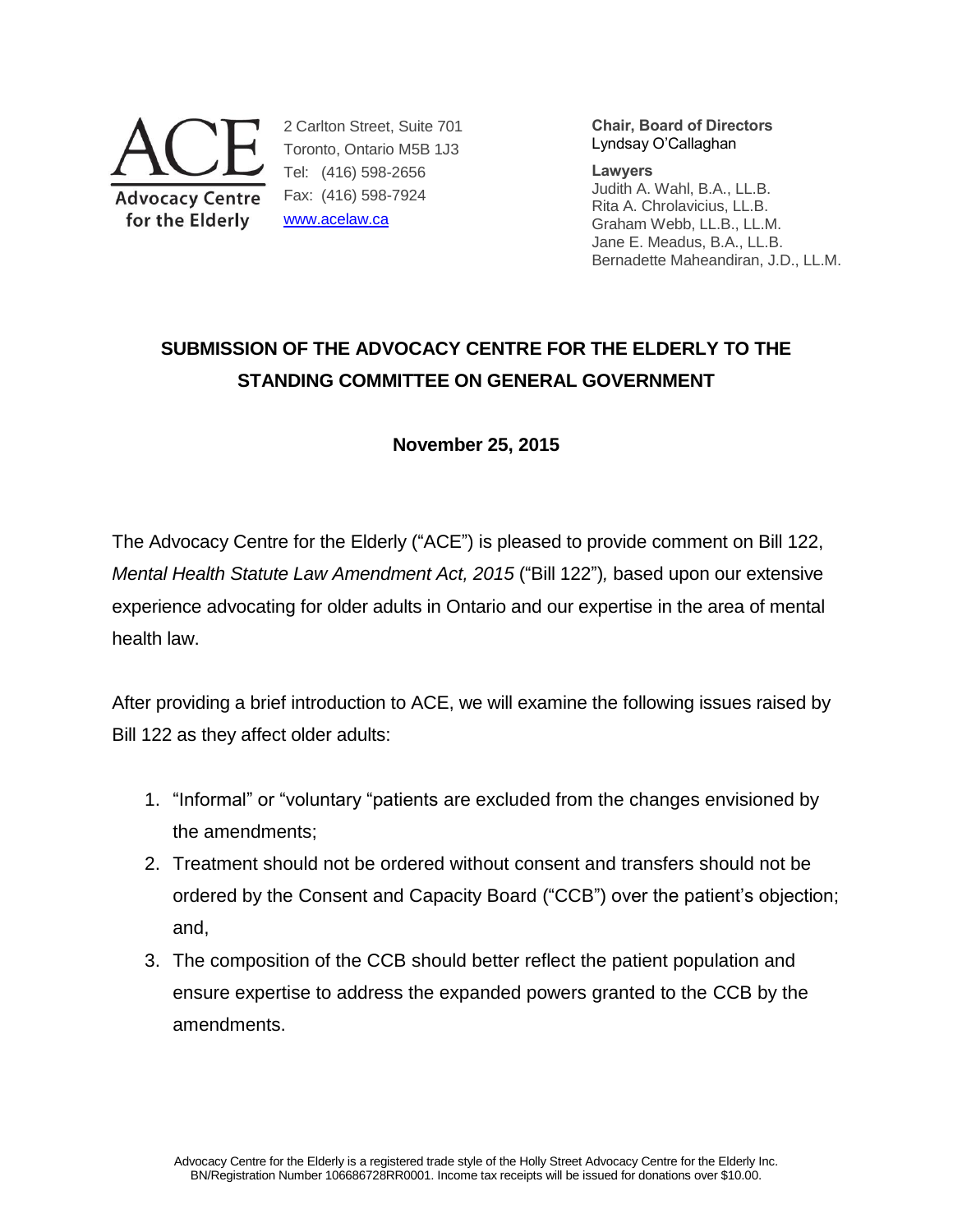We thank you for the opportunity to provide our submissions in this regard. ACE would be happy to participate in any further consultations or discussions with the Committee if required.

#### **INTRODUCTION TO ACE**

The Advocacy Centre for the Elderly is a specialty community legal clinic, funded by Legal Aid Ontario, which was established to provide a range of legal services to low income older adults in Ontario. The legal services include individual and group client advice and representation, public legal education, community development, and law reform activities. ACE has been operating since 1984 in Toronto, and is the first and oldest legal clinic in Canada with expertise in legal issues of the older population.

On average, ACE receives over 3,000 client intake inquiries a year. Most of the telephone inquiries come from the Greater Toronto Area with approximately 20% originating from other areas of the province. From time to time, ACE also receives inquiries from outside of Ontario. The individual client services are in areas of law that have a particular impact on older adults. These include, but are not limited to: capacity, substitute decision-making and health care consent; end-of-life care; supportive housing and retirement home tenancies; long-term care homes; patients' rights in hospitals; and elder abuse. Clients regularly seek our advice on issues relating to mental health issues.

ACE has also been involved in several high profile inquests. In 2005, ACE represented Concerned Friends of Citizens in Ontario Care Facilities at the Ez-El-Dine El-Roubi and Pedro Lopez inquest (commonly known as the "Casa Verde Inquest"). Forty-three witnesses gave evidence during the 34 day long inquest. The coroner's jury made 85 recommendations with regards to housing options for complex and behaviourally difficult older adults.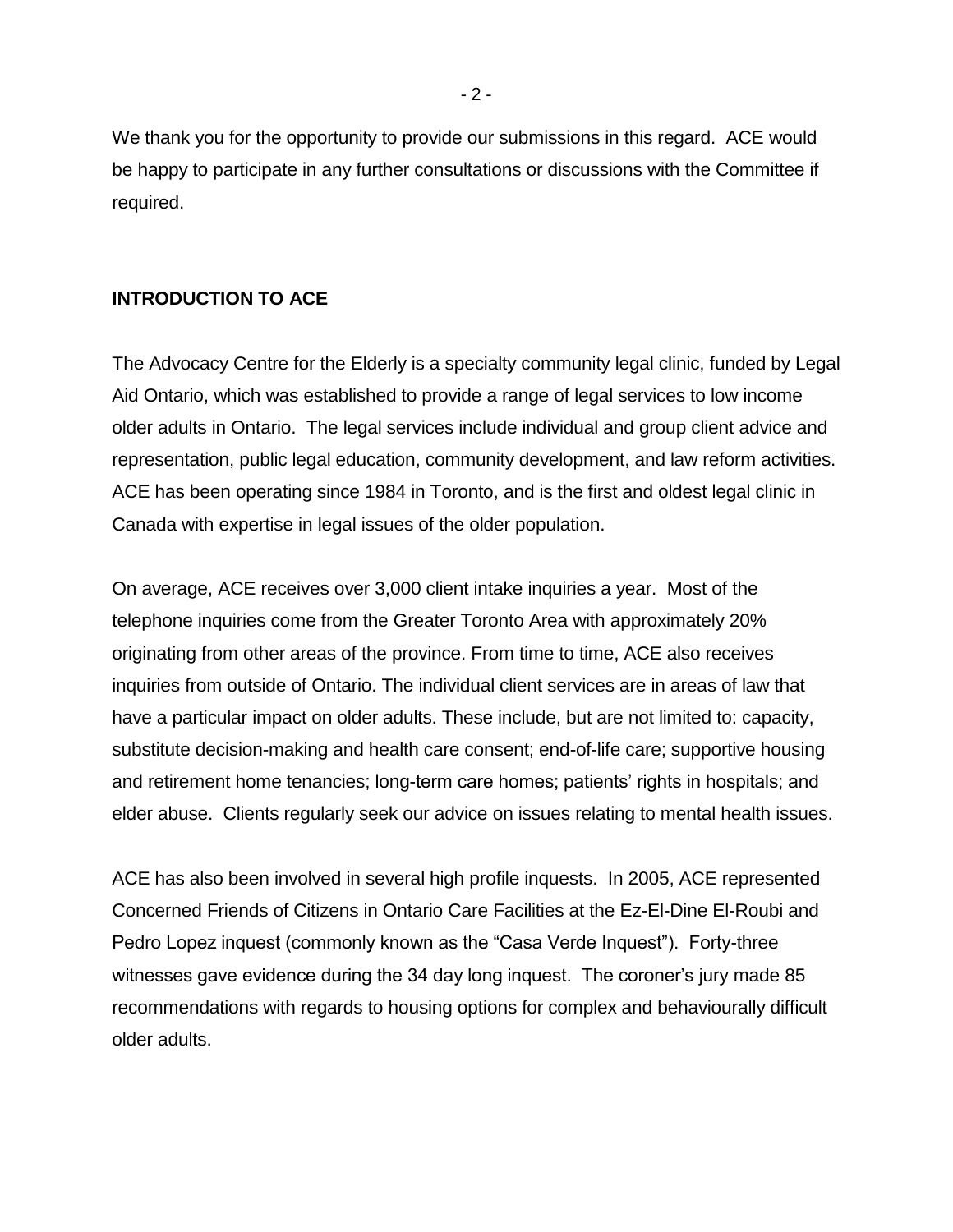As part of its law reform mandate, ACE staff have been involved in many of the law, policy, and education initiatives related to health care consent and mental health that have taken place in Ontario over the last 30 years. These have included:

- participating as a member of the Fram Committee, the work of which resulted in the passage of the *Consent to Treatment Act, 1992* and subsequently the *Health Care Consent Act, 1996*; *1*
- <span id="page-2-0"></span> acting as one of the principal writers of the training materials for health professionals that were produced as part of two of the Alzheimer Society of Ontario Initiatives (# 2 and #7) on Physicians' Education and Advance Directives on Care Choices;
- participating currently on the Advisory Committee for the Law Commission of Ontario Project on Legal Capacity, Decision-making and Guardianship;
- making submissions to the Mental Health Commission of Canada and the Select Committee for Mental Health and Addictions;
- making submissions to the Ontario Human Rights Commission on its Mental Health Strategy; and,
- co-authoring (with the law firm of Dykeman Dewhirst O'Brien LLP) a major research paper on health care consent and advance care planning for the Law Commission of Ontario.<sup>2</sup>

# **SUBMISSIONS OF THE MENTAL HEALTH LEGAL COMMITTEE**

We have reviewed the draft submissions of the Mental Health Legal Committee ("MHLC"), an association of lawyers and community legal workers of which ACE is a part. We fully support the submissions of the MHLC including the call for an expansion of the scope of the CCB's proposed review powers, such as supervision of the issuance of community treatment orders, the ability to order a discharge with supports, and the ability to review the conditions of the hospital stay of long-term voluntary patients. We also support a reduction of the restrictions on the timing, frequency, and access to these

 $\overline{a}$ 1 *Health Care Consent Act*, 1996, S.O. 1996, c. 2, Sched. A (*HCCA*)

<sup>2</sup> Judith Wahl, Mary Jane Dykeman and Brendan Gray, *Health Care Consent and Advance Care Planning in Ontario: Legal Capacity, Decision-Making in Guardianship,* Law Commission of Ontario: January 2014, available at: http://www.lco-cdo.org/capacity-guardianship-commissioned-paper-ace-ddo.pdf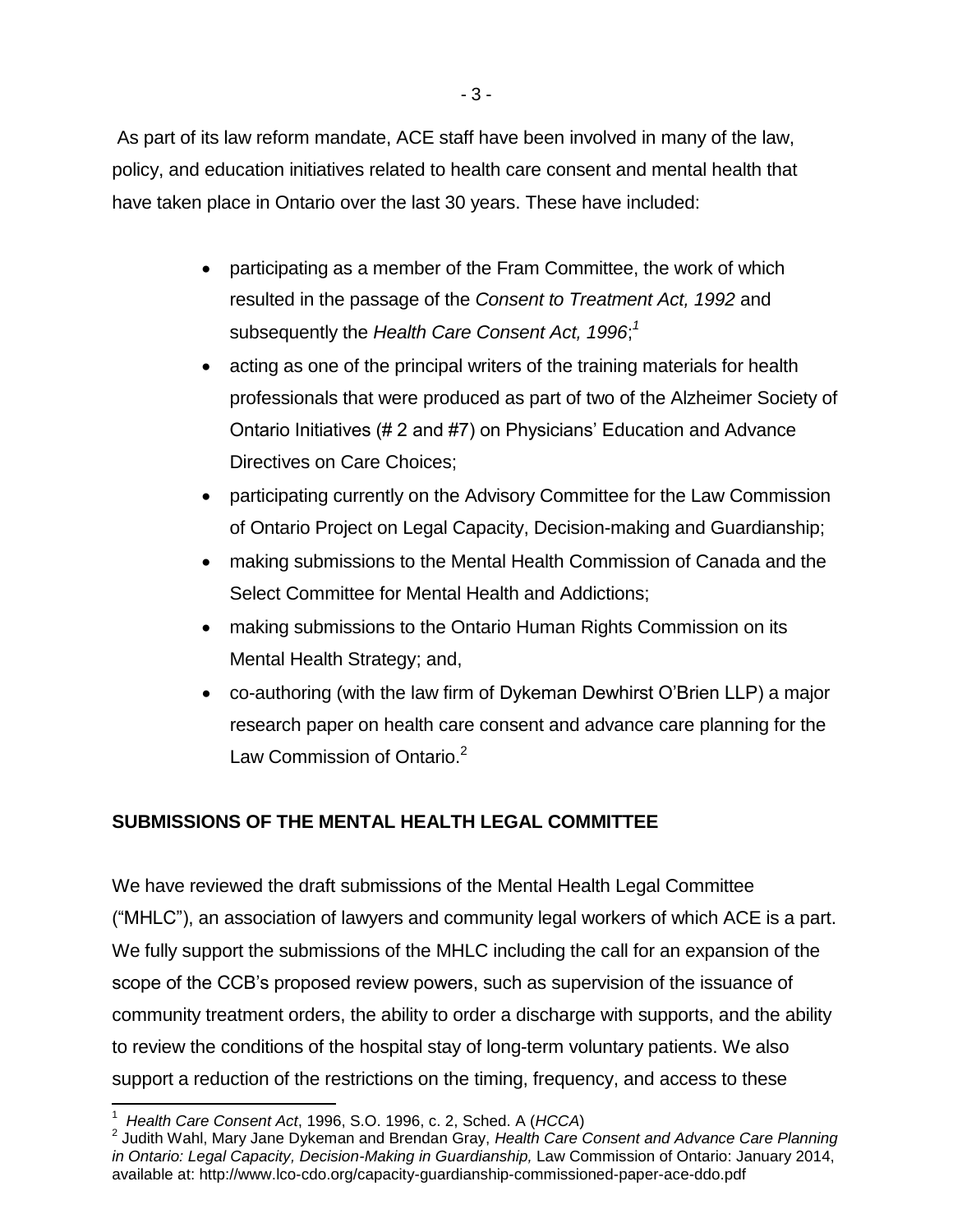powers and further clarification on the authority to order an independent assessment, as detailed in the proposed amendments.

Our submission will focus on the amendments as they affect older adults.

# **BILL 122 AS IT AFFECTS OLDER ADULTS**

Bill 122 was introduced as a response to a recent case decided by the Court of Appeal. In *P.S. v. Ontario*, the Court found that the detention provisions in the *Mental Health Act ("MHA")* did not contain adequate procedural protection for the liberty interests of longterm psychiatric patients, such that it violated section 7 of the *Canadian Charter of Rights and Freedoms ("*the Charter")*.* 3 Bill 122 seeks to amend the *MHA* to expand the review of long-term involuntary detention by providing powers to the CCB to make an order on application or of its own motion to:

- 1. Transfer the patient to another psychiatric facility if the patient does not object, subject to subsections 41.1 (10), (11) and (12).
- 2. Place the patient on a leave of absence for a designated period on the advice of a physician, subject to subsection 41.1 (13).
- 3. Direct the officer in charge of the psychiatric facility to provide the patient with a different security level or different privileges within or outside the psychiatric facility.
- 4. Direct the officer in charge of the psychiatric facility to allow the patient to be provided with supervised or unsupervised access to the community.
- <span id="page-3-0"></span>5. Direct the officer in charge of the psychiatric facility to provide the patient with vocational, interpretation or rehabilitative services.<sup>4</sup>

These powers are only accessible on confirmation of a certificate of continuation. This means that a patient in a psychiatric facility will only be able to seek these orders if the following criteria are met:

 $\overline{\phantom{a}}$ 3 *P.S. v. Ontario,* 2014 ONCA 900 (CanLII)

<sup>4</sup> Bill 122, *Mental Health Statute Law Amendment Act, 2015,* s. 41.1(2)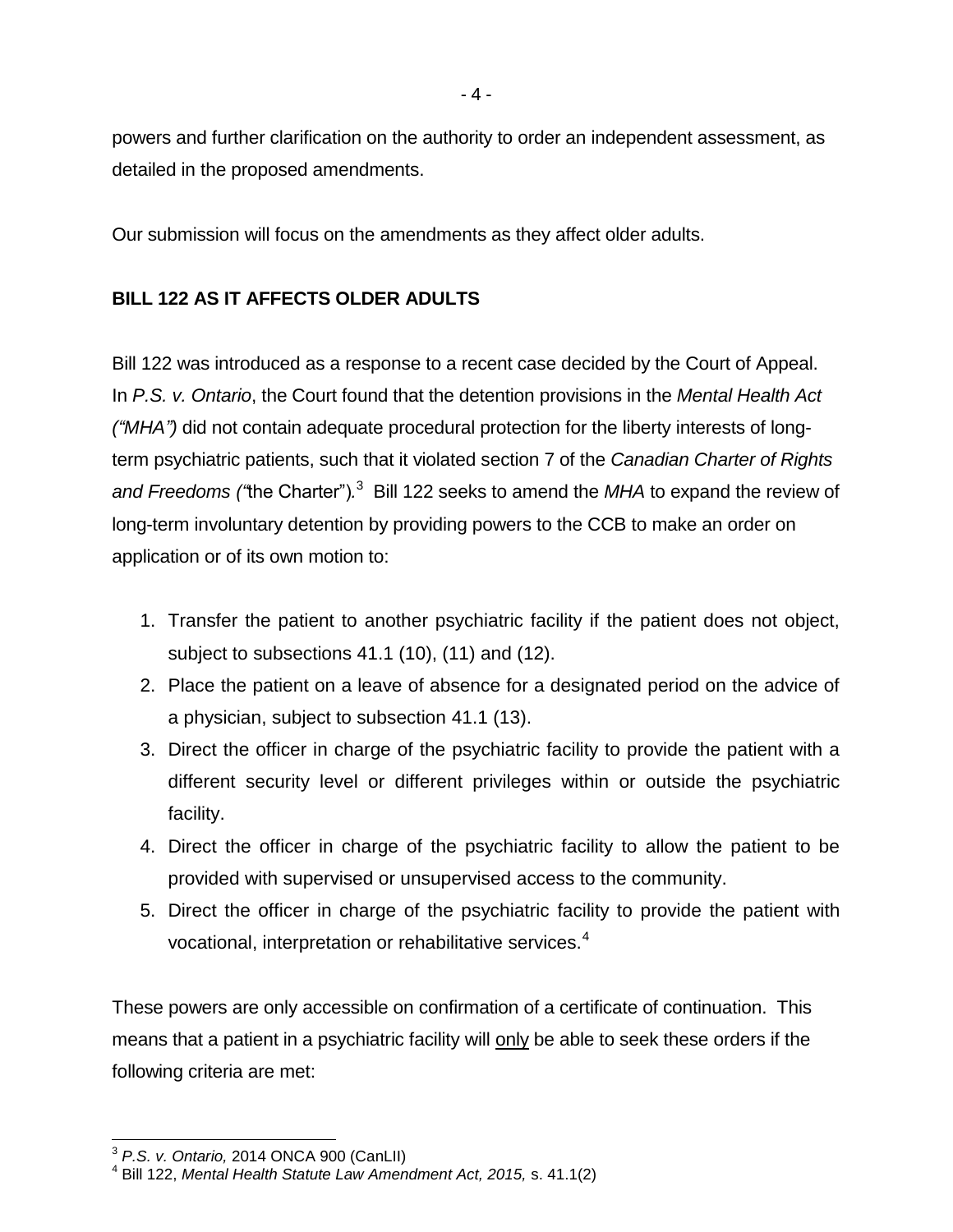1. **The patient is involuntarily admitted**: This is either by use of a certificate of involuntary admission or a certificate or renewal. These certificates can only be completed where an attending physician completes a certificate of involuntary admission on grounds that are colloquially known as Box A or Box B:

Box A grounds: the physician is of the opinion that the patient is "suffering from mental disorder of a nature or quality that likely will result in serious bodily harm to the patient, serious bodily harm to another person, or serious physical impairment of the patient, unless the patient remains in the custody of a psychiatric facility; and that the patient is not suitable for admission or continuation as an informal or voluntary patient".<sup>5</sup>

<span id="page-4-0"></span>Box B grounds: Box B sets out two additional grounds of committal not contained in Box A: that of substantial mental deterioration or substantial physical deterioration. However, in order to rely on these grounds, the physician must be of the opinion that the patient:

- (a) has previously received treatment for mental disorder of an ongoing or recurring nature that, when not treated, is of a nature or quality that likely will result in serious bodily harm to the person or to another person or substantial mental or physical deterioration of the person or serious physical impairment of the person;
- (b) has shown clinical improvement as a result of the treatment;
- (c) is suffering from the same mental disorder as the one for which he or she previously received treatment or from a mental disorder that is similar to the previous one;
- (d) given the person's history of mental disorder and current mental or physical condition, is likely to cause serious bodily harm to himself or herself or to another person or is likely to suffer substantial mental or physical deterioration or serious physical impairment;

 <sup>5</sup> *Mental Health Act,* R.S.O. 1990, c. M.7, s. 20(5)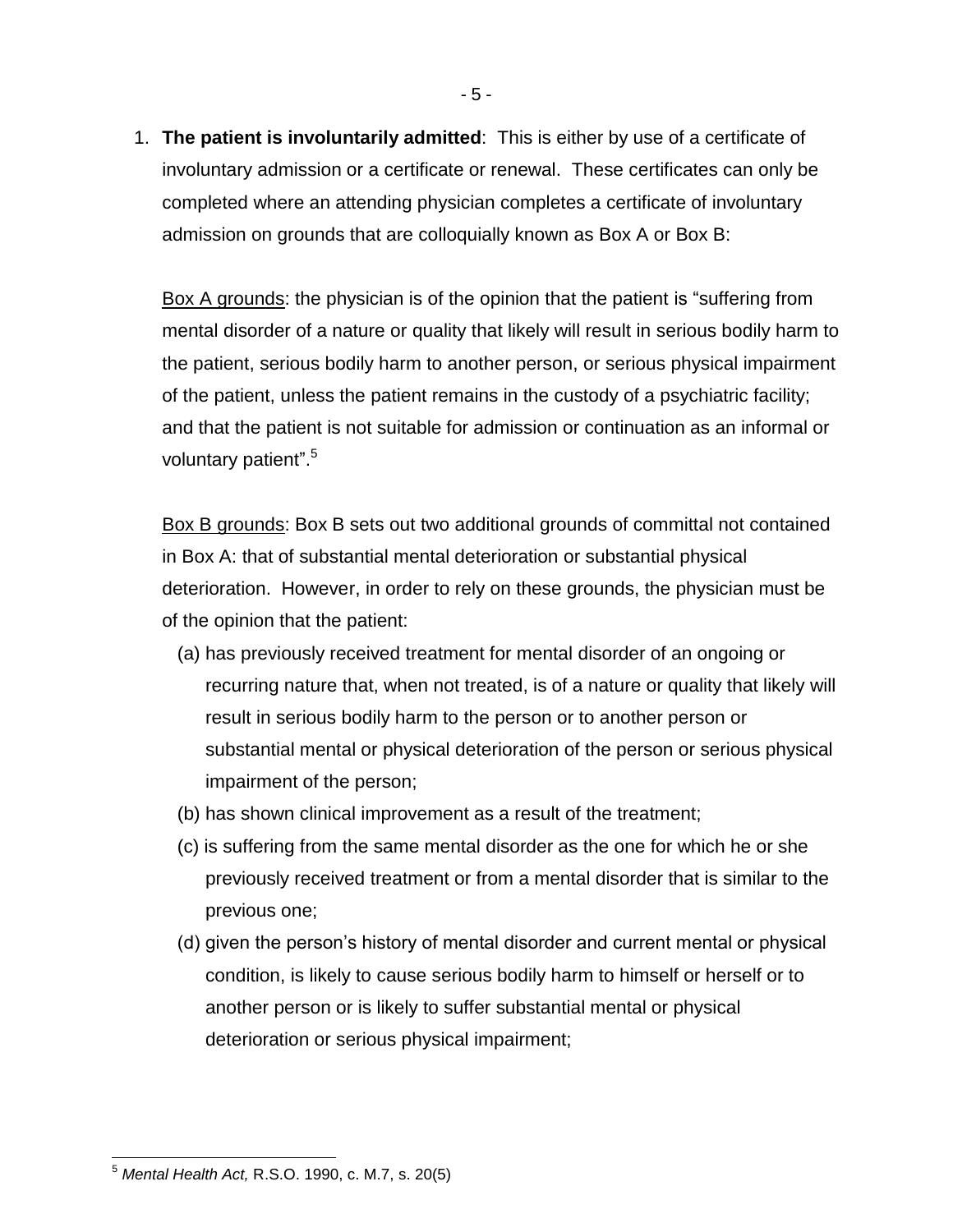- (e) has been found incapable, within the meaning of the *Health Care Consent Act, 1996*, of consenting to his or her treatment in a psychiatric facility and the consent of his or her substitute decision-maker has been obtained; and
- (f) is not suitable for admission or continuation as an informal or voluntary patient.<sup>6</sup>

The initial certificate of involuntary admission may only detain the patient for up to two weeks, with the first certificate of renewal being for a period of one month, the second for two months, and the third for three months. Certificates must be consecutive with no lapses in between; otherwise, the process starts anew.

2. **The patient is detained for 6 months and two weeks:** The certificate of continuation will only be completed by a physician after the patient has been detained under a certificate of involuntary admission and three certificates of renewal.<sup>7</sup>

ACE welcomes these improvements to review the conditions of detention of long-term psychiatric patients, however, feels that additional amendments would be needed to address the needs of older adults.

# **1.** *Informal or Voluntary Patients*

ACE wishes to draw attention to the fact that the proposed regime for CCB review of detention does not, and will not, apply to informal or voluntary patients. These patients are not "certified" under the *MHA*: that is, they are not held under certificates of involuntary admission or renewal. Nevertheless, they may be held in psychiatric facilities for extended periods of time, making these patients extremely vulnerable and their stay equally deserving of review.

The *MHA* defines "informal patient" as a person who is a patient in a psychiatric facility, having been admitted with the consent of another person under section 24 of the *Health* 

 6 *Ibid.,* s. 20(1.1)

<sup>7</sup> Bill 122, *supra,* note [4,](#page-3-0) s. 4(1)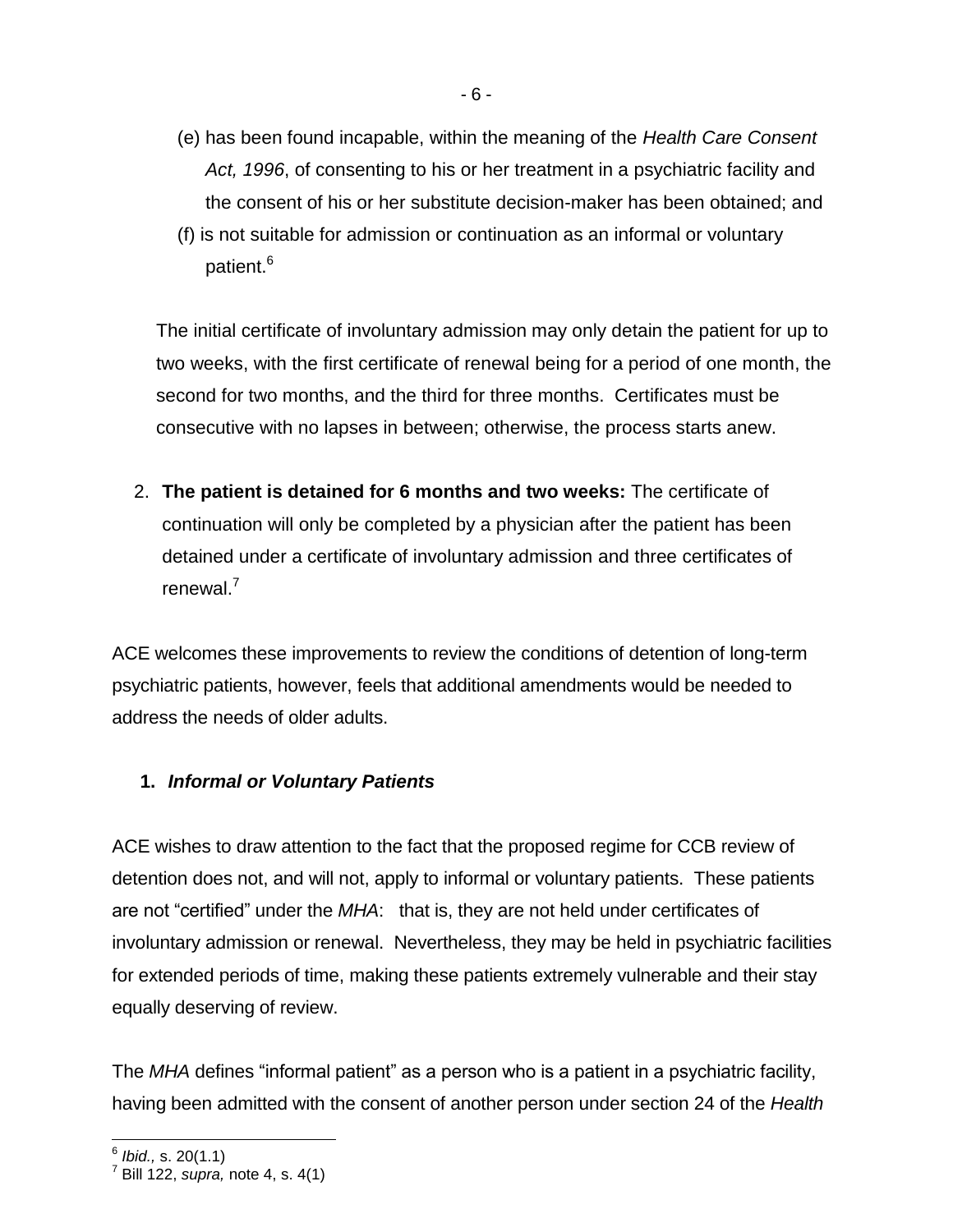Care Consent Act, 1996 ("HCCA").<sup>8</sup> Section 24 of the *HCCA* provides that a substitute decision-maker ("SDM") who consents to treatment on an incapable person's behalf may consent to the person's admission to a psychiatric facility. $9$  However, where the patient objects to the admission, only two of the SDMs in the hierarchy have authority to override these objections. These overrides are limited to: (1) court-appointed guardians of the person, where the court has granted them authority for admission, or (2) attorneys authorized under powers of attorney for personal care which specifically allow them to use necessary and reasonable force to admit an incapable person to a psychiatric facility (referred to as "Ulysses agreements").<sup>10</sup>

However, as with many areas of the law when older adults are involved, the law is not consistently applied. ACE has received many calls from patients whose SDMs have consented to their admission to psychiatric facilities or other hospitals without meeting the requirements under section 24 of the *HCCA.* In other cases, despite the fact that the older adult objects to remaining in the psychiatric facility, they are simply detained without being made involuntary and therefore have no access to a right of review. ACE's experience is that where it comes to geriatric patients, detention in a psychiatric facility suffers from the problem of "good law, bad practice".

With respect to admission on consent of a SDM, the confusion may lie in the fact that there is a hierarchy of SDMs who can consent to treatment; however, only a few of those can consent to admission to a psychiatric facility over the objection of the patient. The hierarchy of SDMs that can consent to treatment where a patient is incapable of doing so on his/her own behalf is as follows:

- 1. guardian of the person appointed by the court.
- 2. attorney for personal care.
- 3. a representative appointed by the CCB.
- 4. spouse/partner.
- 5. child or parent.
- 6. parent with only a right of access;

 $\overline{a}$ 

- 7 -

<sup>8</sup> *MHA, supra,* note [5,](#page-4-0) s. 1.1 "Informal patient"

<sup>9</sup> *HCCA, supra,* note [1,](#page-2-0) s. 24(1)

 $10$  *Ibid.*, s. 24(2)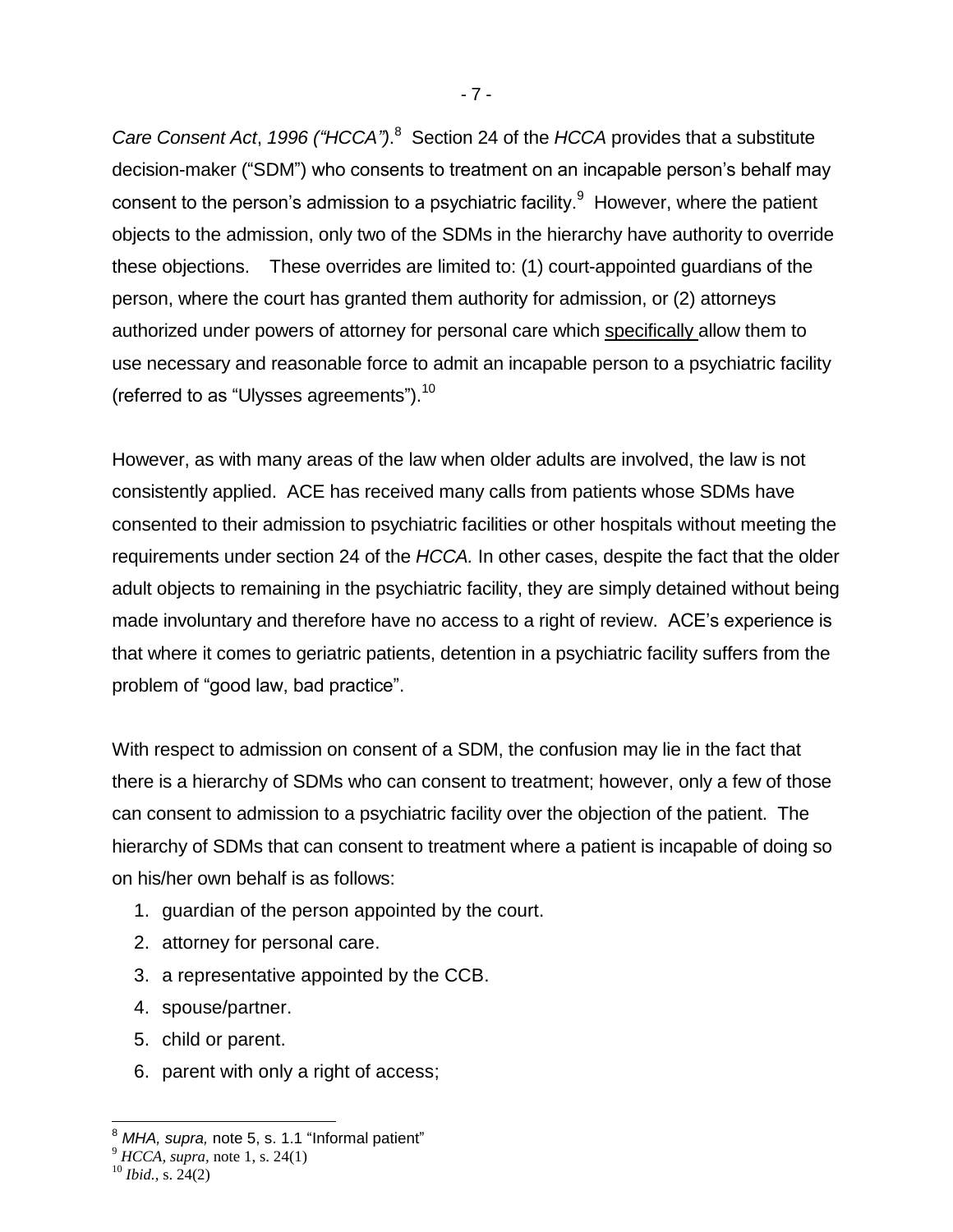- 7. brother or sister.
- 8. any other relative. $11$

Of these possible SDMs, only guardians of the person and attorneys for personal care can authorize admission and detention in a psychiatric facility, and even then, only in very limited circumstances. As the hospital is used to obtaining consent to treatment from the family of the patient as SDMs, the staff may accept consent to admission from these SDMs as well.

In the alternative, patients may simply be admitted and detained despite their objections, because of a misplaced attitude of acting in the elderly person's "best interest". It has been ACE's experience that older patients suffering from dementia are perceived as somehow "different" than younger patients suffering from a major psychiatric illness, such as schizophrenia or bipolar disorder, leading to the erosion or ignoring of their legal rights.

While these patients are not technically involuntarily detained under the *MHA,* they are, as a matter of course, admitted and kept in hospital by their attorneys for personal care, guardians, or by hospital staff. The psychiatric facilities may not look to the power of attorney or guardianship order to determine whether the order or power of attorney provides for detention, or may believe that they have the right to detain the patient without due process

Moreover, the lack of housing options for older adults with serious dementia, which results in difficult-to-manage behaviours, places pressure on SDMs and hospitals to admit incapable patients into psychiatric facilities, at times, without a view to the incapable person's legal rights.

These highly vulnerable informal patients may be in hospital against their will but they have no mechanism to challenge the conditions of their stay in hospital. If the involuntary detention provisions in the *MHA* could not pass constitutional scrutiny in *P.S. v. Ontario*,

 <sup>11</sup> *Ibid.,* s. 20(1)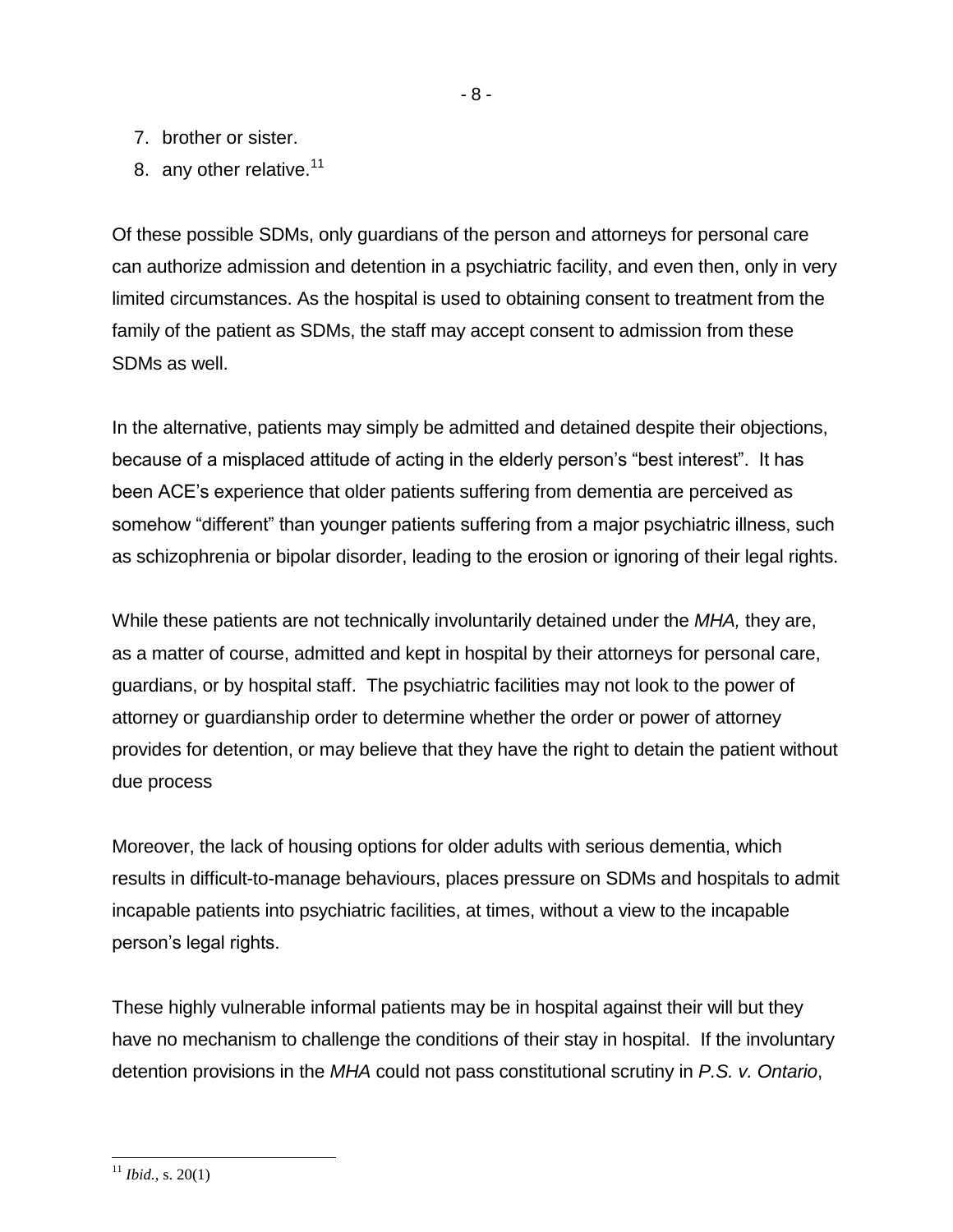the situation of patients who have no access to procedures to review their detention at all, as outlined above, would surely fall afoul of section 7 of the *Charter*.

Similarly, voluntary patients, as discussed in the MHLC's submissions, have no access to the regime proposed by Bill 122. A voluntary patient is not defined in the *MHA,* but the Court has provided that "… the person must be in a position to exercise his or her free will and must have made a capable decision to consent to voluntary status."<sup>12</sup> However, there are many situations where patients are remaining in the hospital as "voluntary patients" under the threat of being "certified". Even P.S., the subject of the recent Court of Appeal ruling necessitating these amendments, was in a situation where he was not held on a certificate of involuntary admission or renewal. Subsequently, P.S. remained in hospital, on the understanding that his physician would complete a certificate of involuntary admission if he was to try and leave. The CCB was therefore without jurisdiction to review his "stay" in the psychiatric facility despite the fact that P.S. was not able to leave, and was for all intents and purposes, detained.<sup>13</sup> The proposed amendments would therefore have made no difference in the case of P.S.

We submit that voluntary and informal patients are in the same situation as an involuntary patient who has been detained for over six months. These patients suffer from the same conditions of indeterminate detention which were found to violate the liberty interests of involuntary patients and drew censure from the Court of Appeal, and all without any possibility of review. The regime created by Bill 122 offers the potential for voluntary and informal patients to seek to review their conditions of detention and for the CCB to make orders to ensure that they too are given the ability to access rehabilitation or vocational programs, or provided the opportunity to transfer to a different, more suitable facility or to access the community in which they reside.

ACE recommends that *any* patient who wishes to apply to the CCB who has been in a psychiatric facility for six months be permitted to access the new review powers outlined by section 41.1(2) of Bill 122.

 $\overline{\phantom{a}}$ 

- 9 -

<sup>12</sup> *Dougherty v. Stall*, [2002] OJ No 4715, 48 ETR (2d) 8 (SCJ)

<sup>13</sup> *PS (Re),* 2013 CanLII 62017 (ON CCB)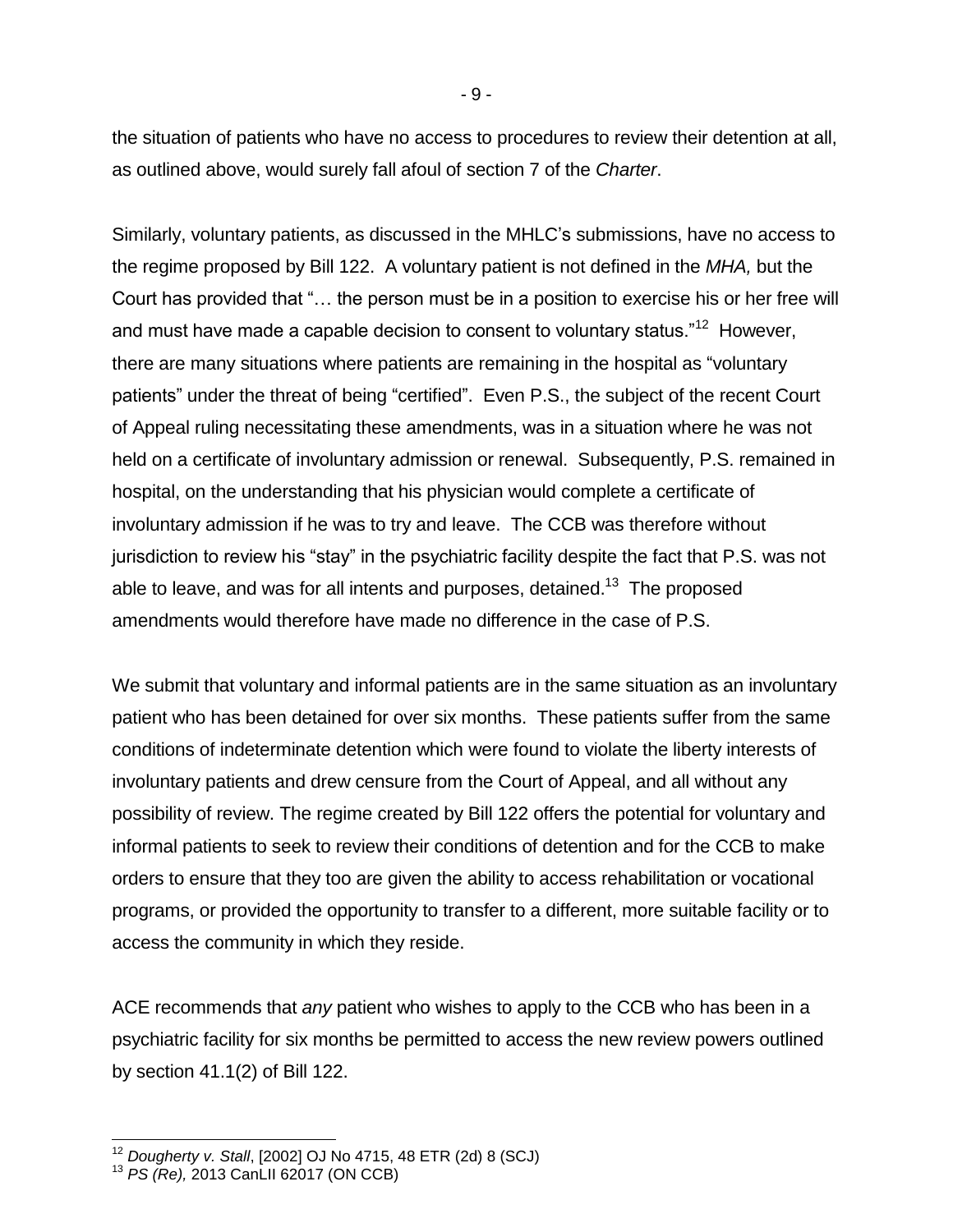### *2. No treatment without consent or transfer ordered over patient objections*

#### No Treatment without Consent

The *HCCA* clearly indicates that that no treatment should be administered without the consent of the patient or, if the patient is incapable of consenting to the treatment, the consent of the SDM.<sup>14</sup> In fact, the proposed amendments are mindful of this prohibition in indicating that no order given pursuant to section 41.1(2) should direct or require that a patient submit to treatment.<sup>15</sup> However, paradoxically, section 41.1(5) of Bill 122 provides that:

… if a physician agrees to provide psychiatric or other treatment to the patient and the patient, or the patient's substitute decision-maker, consents to the treatment in accordance with the requirements of the *Health Care Consent Act*, 1996, the Board may provide that any order it makes under this section is contingent upon that agreement and consent.<sup>16</sup>

Capacity to consent to treatment is defined as the ability to understand the information that is relevant to making a decision about the treatment and the ability to appreciate the reasonably foreseeable consequences of a decision or lack of decision.<sup>17</sup> Capacity to make a decision can fluctuate over the course of a patient's mental illness, as recognized in the *HCCA*.<sup>18</sup> Having an order with respect to treatment as defined in the proposed amendments, would unfairly crystallize findings, especially where it is proposed that these orders may only be made and reviewed once a year.

Further, informed consent can only be provided for treatment proposed in contemplation of a patient's present health condition. The informed consent process results in patients or SDMs obtaining information from a health care provider about the side effects, risks

l

<sup>14</sup> *HCCA, supra,* note [1,](#page-2-0) s. 10(1)

<sup>15</sup> Bill 122, *supra*, note [4,](#page-3-0) s. 41.1 (4)

<sup>16</sup> *Ibid.,* 41.1(5)

<sup>17</sup> *HCCA, supra,* note [1,](#page-2-0) 4(1)

<sup>18</sup> *Ibid.,* 15(2)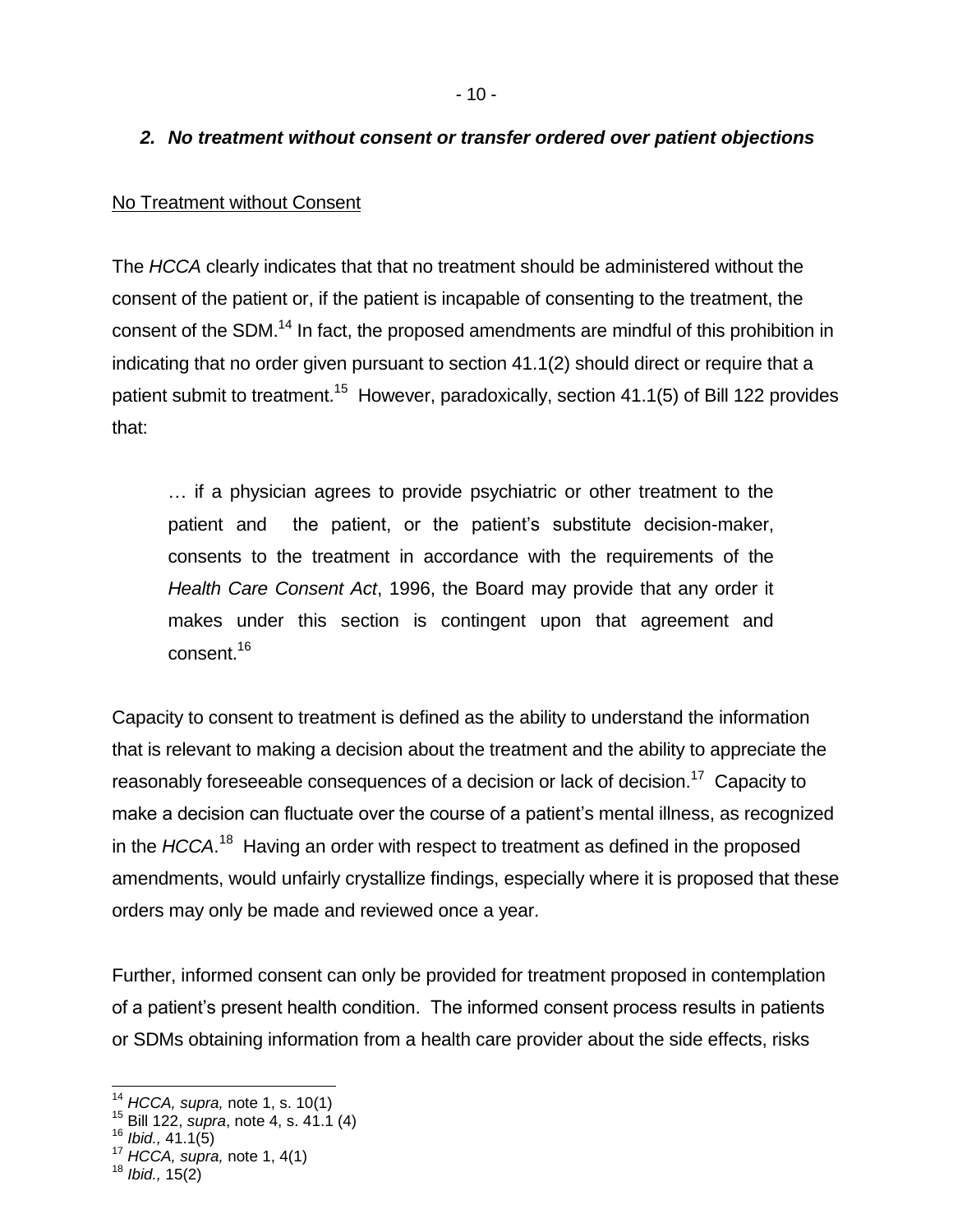and benefits of a proposed treatment and any alternate courses of action in order to make informed decisions about treatment made in context of the patient's condition at the time of treatment.<sup>19</sup> This is contextualized decision-making. Therefore, if the treatment in the order is not proposed in the context of the patient's present health condition, neither the patient nor an SDM can consent to it. Any consent to such an order would be contrary to the *HCCA.*

Section 41.1(5) is unnecessary given that where a physician proposes a treatment in the context of the patient's present health condition and the patient or the incapable patient's SDM consents to the treatment, the physician can administer the treatment without an order. The provision would only become necessary if the physician sought to hold a patient or the SDM to the treatment despite the fact that consent to the treatment was withdrawn. Such a practice would be contrary to the *HCCA.* 

Where the patient is competent, the law must respect the autonomy of the patient, including their ability to subsequently refuse or withdraw consent to treatment. Where consent is being obtained from an SDM, the *HCCA* allows the health care provider proposing the treatment to make an application to the CCB where consent is refused or withdrawn by an SDM on an incapable person's behalf, if the provider believes that the SDM has not complied with the *HCCA* in making the decision with respect to treatment.<sup>20</sup> It is therefore our position that the granting the additional power to the CCB to order treatment is unnecessary.

ACE supports the recommendation of the MHLC in seeking that this provision be removed.

# No Transfer without Consent

The amendments to the *MHA* seek to revise the transfer provision and include it as one of the orders which may be granted by the CCB when confirming a certificate of continuation. The proposed provision reads as follows: "Transfer the patient to another

l <sup>19</sup> *Ibid.,* s. 11(3)

<sup>20</sup> *Ibid.,* s. 37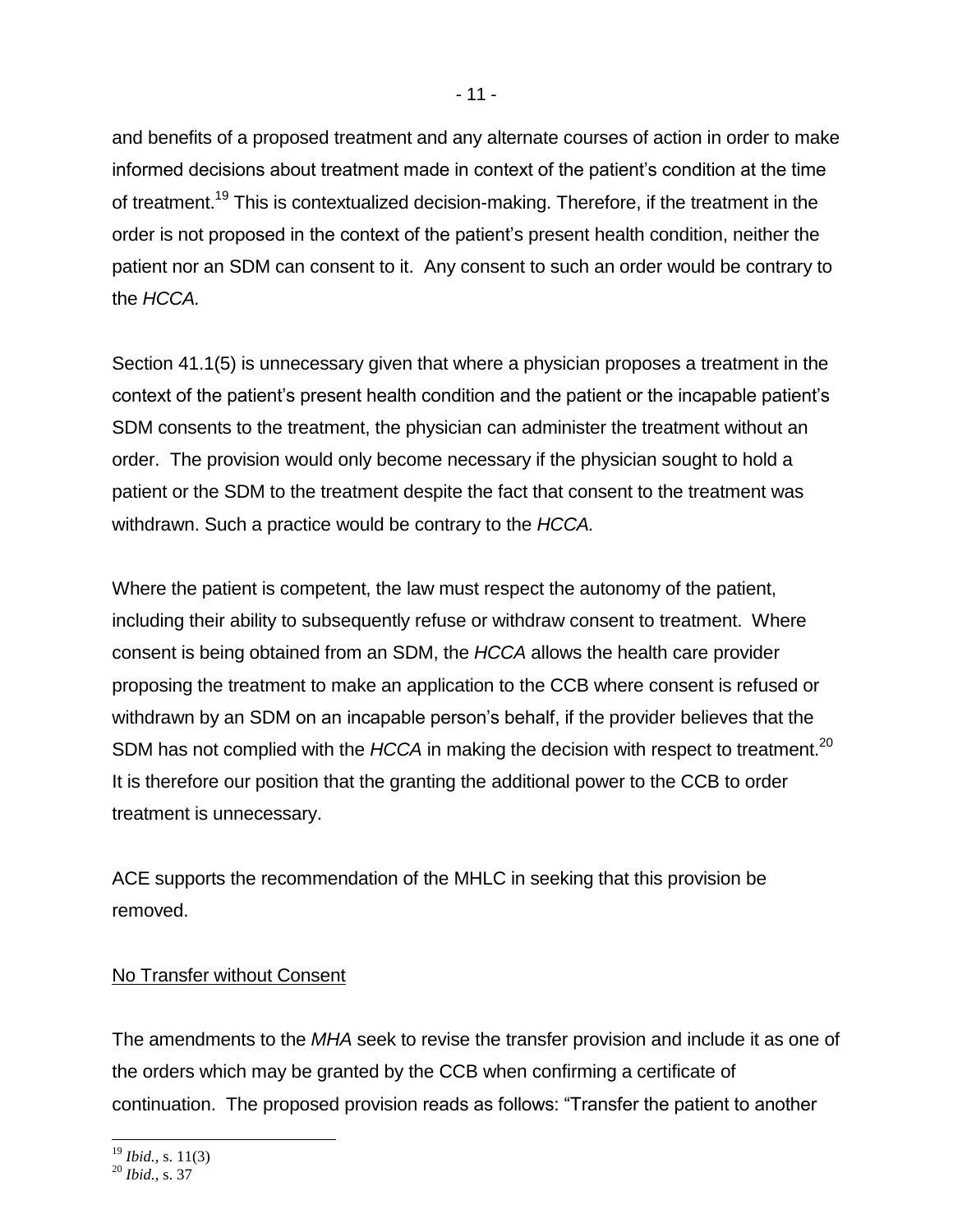psychiatric facility if the patient does not object, **subject to subsections (10), (11) and (12)**."<sup>21</sup>

Subsection 10 lists considerations for transfer, including whether the transfer is in the patient's best interests or whether the transfer is likely to improve the patient's condition or well-being.<sup>22</sup> It is unclear from this wording whether the intent is that a patient can be transferred over their objections if the CCB finds that a transfer is in the patient's best interests or that the transfer is likely to improve the patient's condition or well- being.

ACE submits that the wording for the amended transfer position could lead to confusion and unintended consequences. The present transfer power in the *MHA* does not grant the CCB the power to transfer a patient over his or her objection. There is no indication that the government intends to make a drastic change to the *MHA* which would permit a patient to be transferred in such a manner.

Further, subsections 11 and 12, which discuss the continuation of detention in the new facility to which the patient has been transferred and the transfer of records respectively, do not seem germane to the consideration of whether or not the patient is transferred.<sup>23</sup> It is not logical that the transfer of the patient would be made subject to these issues.

ACE recommends that section 41.1(2)(1) read "Transfer the patient to another psychiatric facility, if the patient does not object" removing the term "subject to subsections (10), (11) and (12)." Section 41.1(10) can be altered to read, "In determining whether to order that a patient be transferred to another psychiatric facility pursuant to section 41.1(2)(1), the Board shall consider whether …"

ACE supports the MHLC's recommendation that the role of the Minister or Deputy Minister in the context of an order to transfer a patient be clarified and that timelines be set to ensure that transfers are not delayed.

 $\overline{a}$ 

<sup>21</sup> Bill 122, *supra*, note [4,](#page-3-0) s. 41.1 (2)(1)

<sup>22</sup> *Ibid.,* s. 41.1(10)

<sup>23</sup> *Ibid.,* s. 41.1(11) and (12)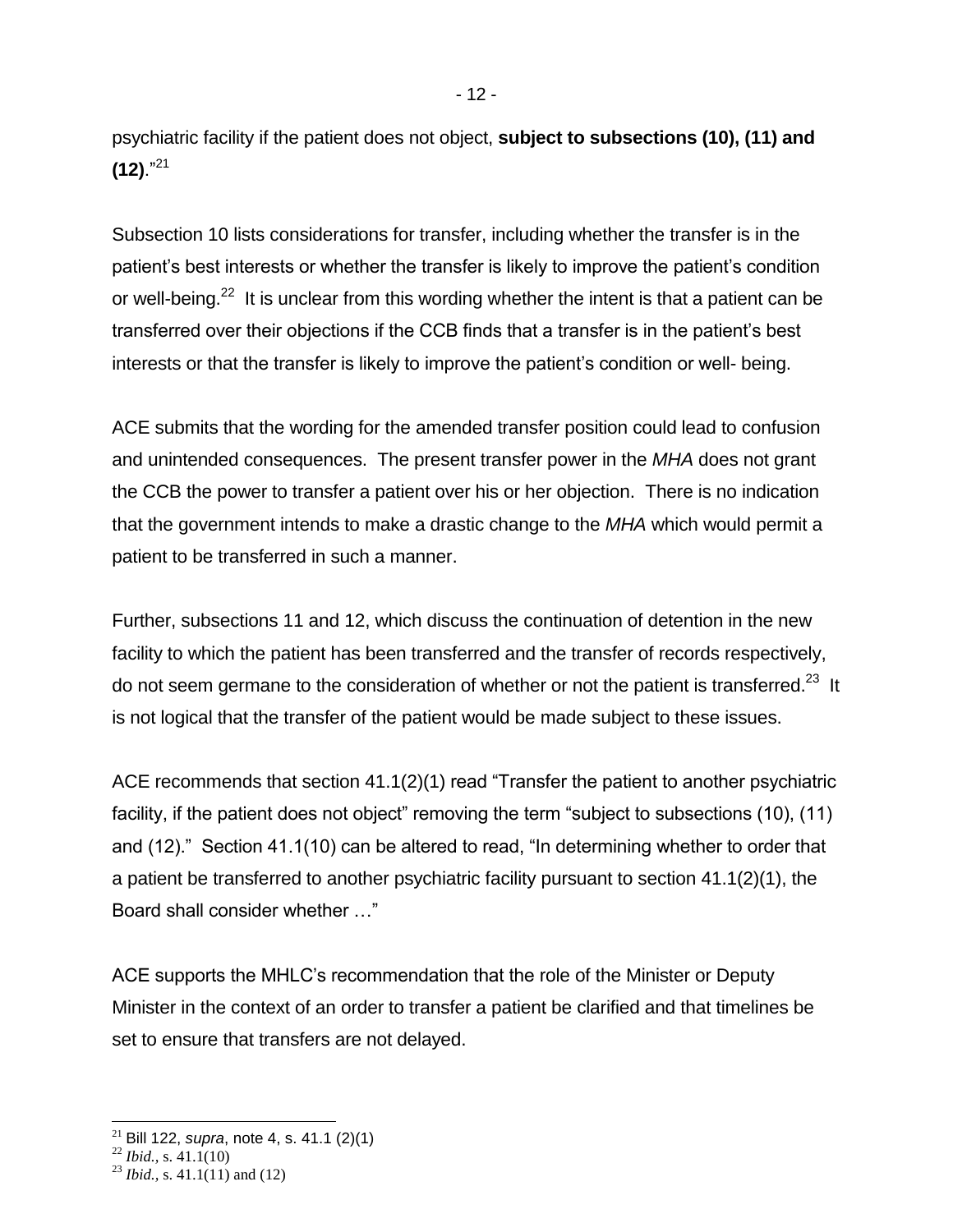#### *3. Composition of the CCB*

Bill 122 proposes to include registered nurses in the extended class and physicians who are not psychiatrists as members who can take the place of psychiatrist members at hearings on certificates of involuntary admission or renewal. However, on a certificate of continuance, a psychiatrist member must still sit with a lawyer member and a member who is neither a psychiatrist nor a lawyer to have quorum to hold a hearing. ACE supports the inclusion of registered nurses in the extended class or physicians in the pool of CCB members; however, these persons must have the requisite expertise in mental health in order to preside over the hearings.

Nevertheless, it is crucial that the expertise in mental health not be mainly from experiences in a hospital or institutional setting. Frontline community workers, who have experience with patients who may have mental health issues, or patient advocates in non-governmental organizations would be excellent sources of this expertise. These members would bring a differing perspective and have expertise in the community resources. They would be of assistance in addressing some of Bill 122's proposed review powers to be provided to the CCB, such as ordering community privileges or access to vocational, interpretation or rehabilitative services.

ACE recommends that the CCB's membership include persons with patient-side experience (outside the hospital context) and supports the MHLC's recommendation that a certain percentage of the CCB's membership be persons with lived experience in the mental health system.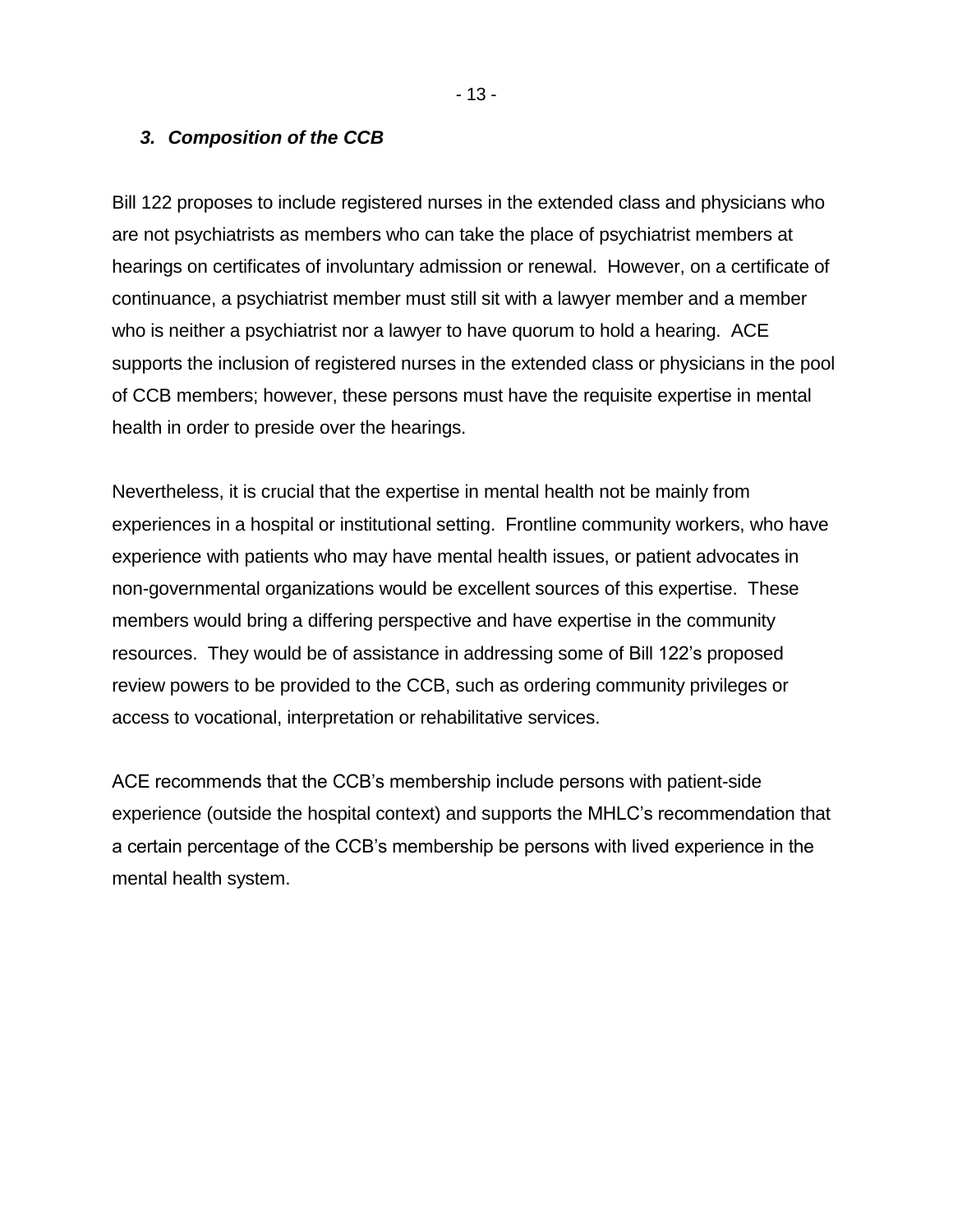#### **CONCLUSION**

ACE supports the spirit of the changes which will be brought about the proposed amendments to the *MHA*. It is essential in a flourishing democracy that the liberty interests of those detained in psychiatric facilities are protected and that any limitations on liberty are the least restrictive options. In order to ensure that the amendments do not exclude equally vulnerable patients or force treatment on patients without consent or transfers on unwilling patients, and to ensure that the CCB has the required expertise to conduct a fulsome review of detention, ACE recommends that:

- Informal and voluntary patients who have been in a psychiatric facility for six months and wish to apply to the CCB be permitted to access the new review powers outlined by section 41.1(2);
- Section 41.1(5) be removed;
- Section 41.1(2)(1) read "Transfer the patient to another psychiatric facility, if the patient does not object" removing the term "subject to subsections (10), (11) and  $(12)$ ";
- Section 41.1(10) be altered to read, "In determining whether to order that a patient be transferred to another psychiatric facility under section 41.1(2)(1), the Board shall consider whether …";
- All CCB members be recruited on their expertise in mental health issues, such as capacity and health care consent; and,
- The CCB's membership include persons with patient-side experience (outside the institutional context).